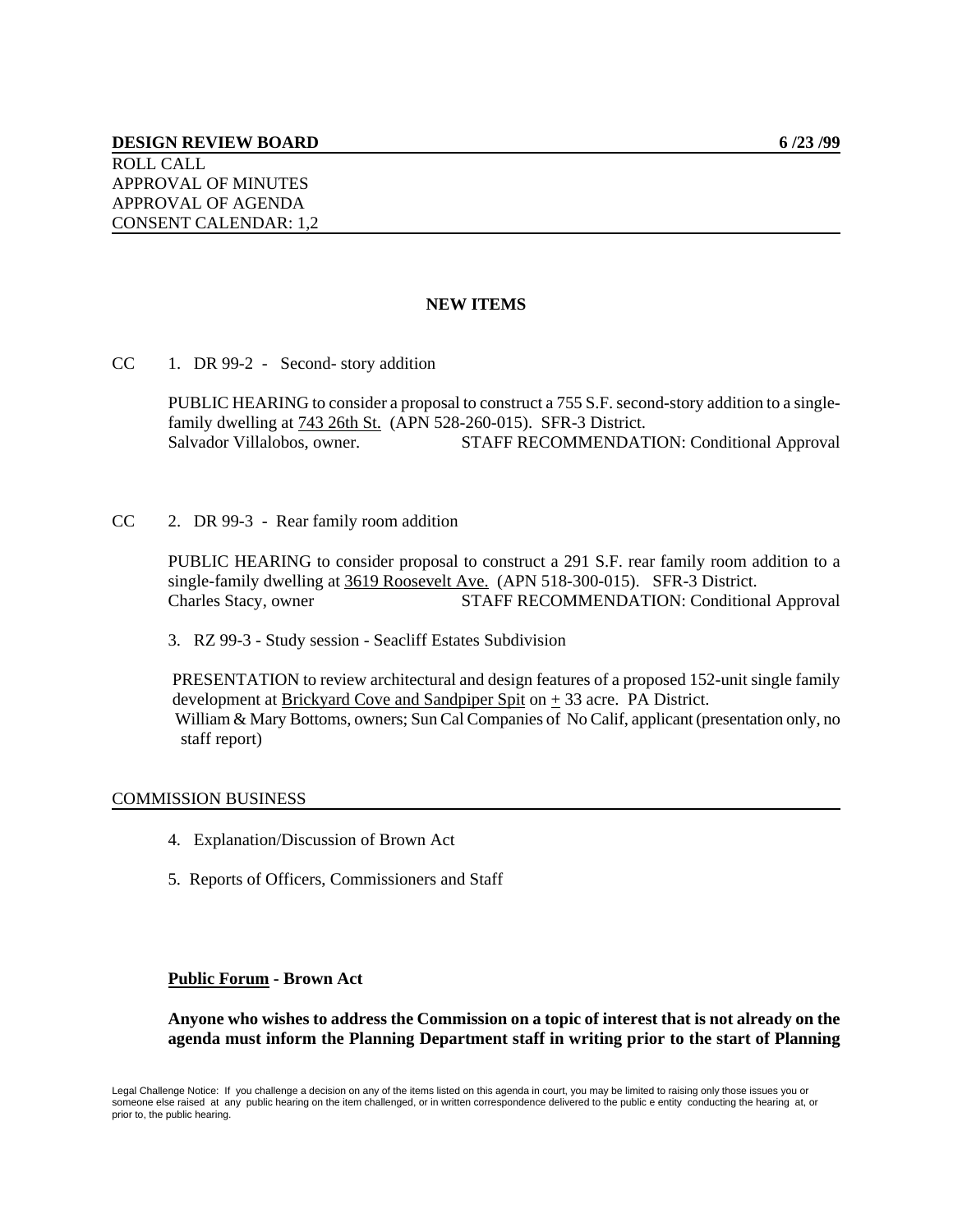**Commission meeting. A three-minute-per-speaker time limit shall apply.**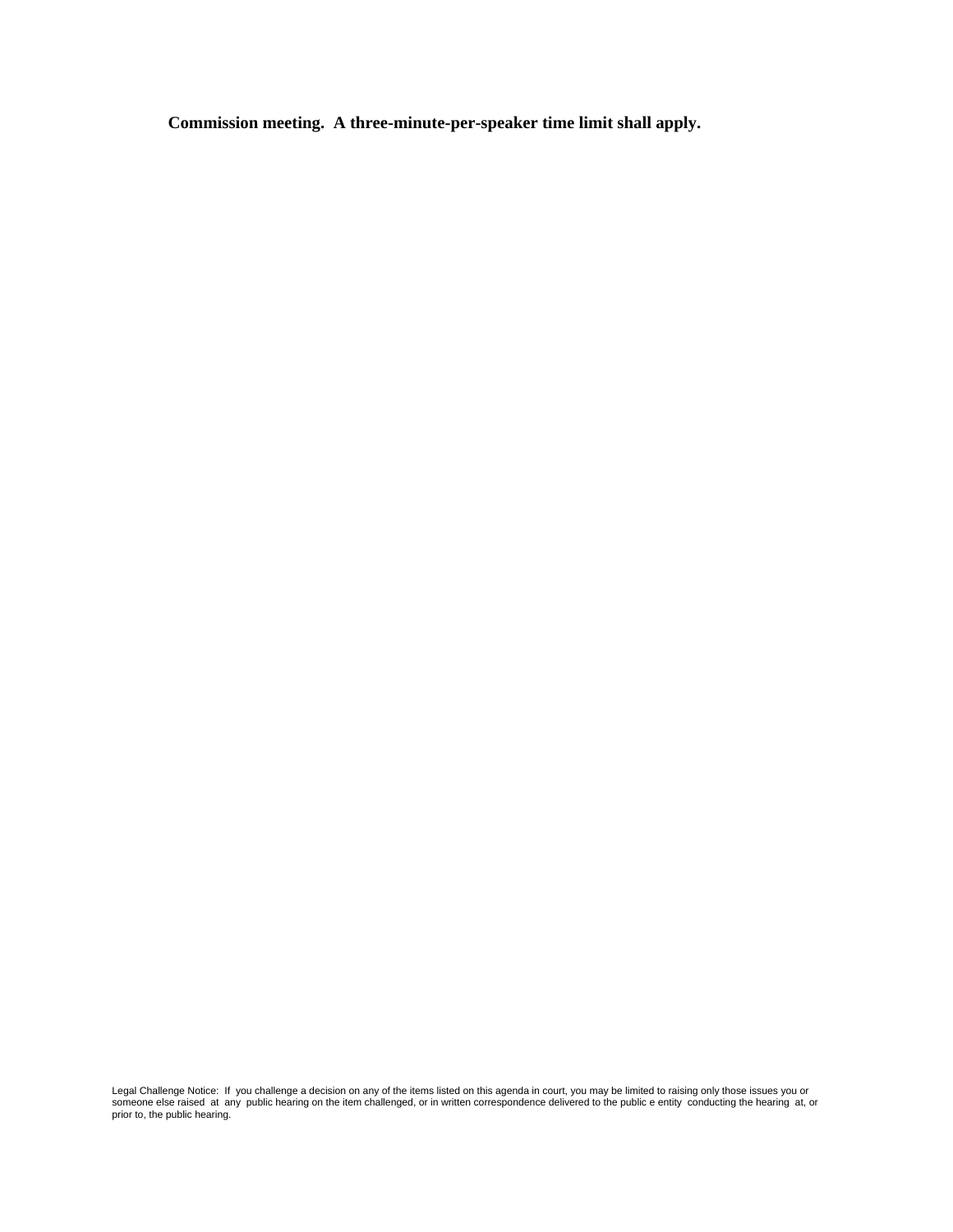### **NEW ITEMS**

1. DR 99-3 (RZ 99-3) - Seacliff Estates

PUBLIC HEARING to consider Seacliff Estates subdivision, a Planned Area rezoning proposal for a 152 lot, single-family project on a 32.9 acre site north and east of the intersection of Brickyard Cove Road and Sandpiper Spit (APN 560-330-035, -036; 560-340-041). PA District. Bottoms Family Trust, owner; SunCal NC, applicant STAFF RECOMMENDATION: \*Conditional Approval

2. DR 99-5 (CU 99-25) - Convert warehouse & shop space to church

PUBLIC HEARING to consider proposed design of Methodist Church of Samoa on one acre at the southern end of Espee Avenue (APN 540-410-002 & 015). MFR-1 District. Methodist Church of Samoa, owner; Dennis Fox, Fox Design Group, applicant

#### STAFF RECOMMENDATION: \*Conditional Approval

3. DR 99-13 - Remodel Service Station

PUBLIC HEARING to consider proposed redevelopment of an abandoned service station at SE corner of Harbour Way & Cutting Boulevard (APN 550-292-021). M-2 District. Ali Amidy, owner; Bailey Neff, applicant

STAFF RECOMMENDATION: Conditional Approval

4. 858.HP Ord - Historic Preservation Policy

 $\overline{a}$ 

RECOMMENDATION to the City Council on an Historic Preservation Policy Resolution regarding applications for alterations and additions to buildings that are contributing structures in Historic Districts listed on the National Register of Historic Places. City of Richmond, applicant STAFF RECOMMENDATION: Approval

<sup>\*</sup>Action on items indicated by RECOMMENDATION are not final but become DRB recommendations to be forwarded to the Planning Commission.

Legal Challenge Notice: If you challenge a decision on any of the items listed on this agenda in court, you may be limited to raising only those issues you or someone else<br>raised at any public hearing on the item challenge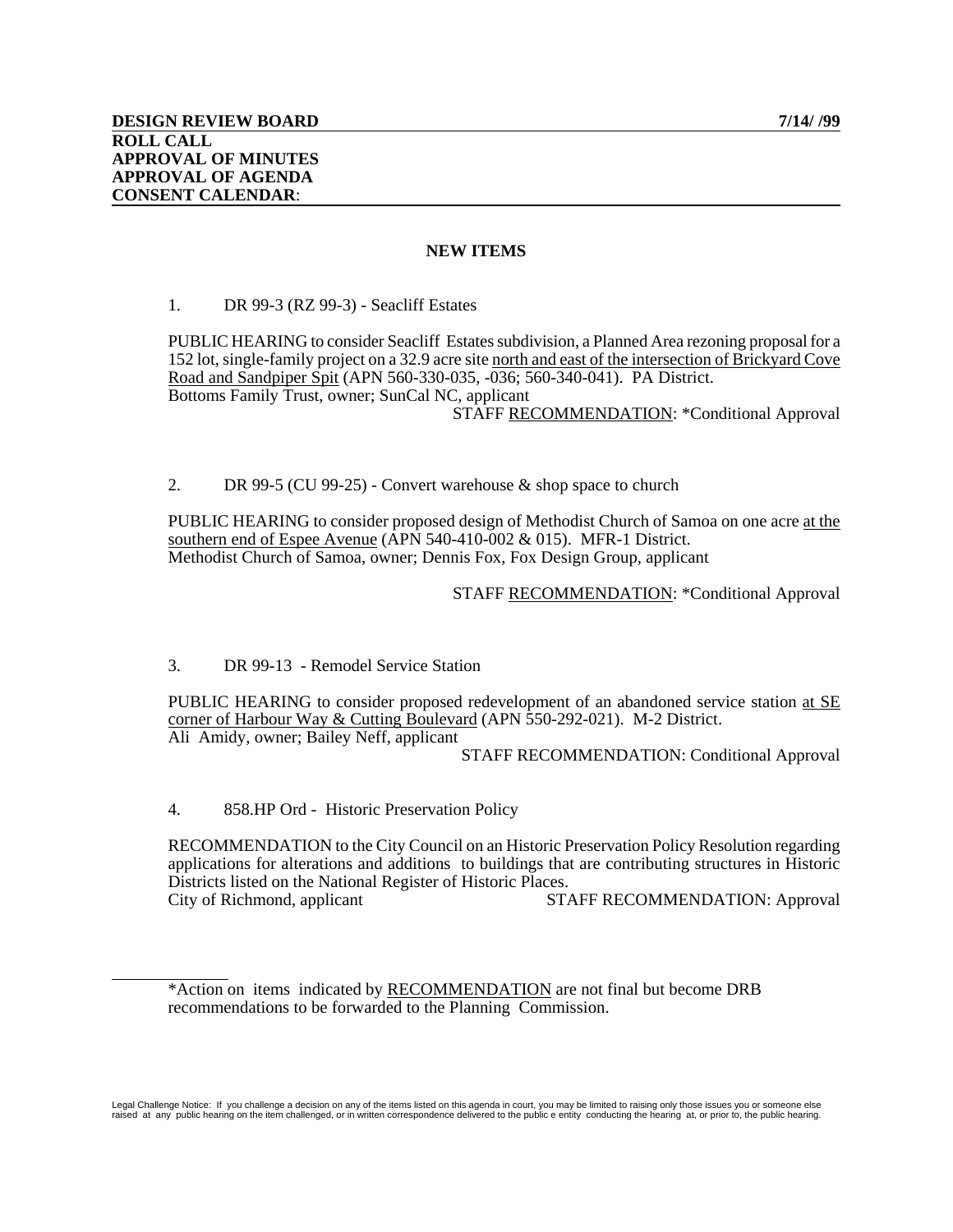.

5. Reports of Officers, Board Members

Public Forum - Brown Act

Anyone who wishes to address the Commission on a topic of interest that is not already on the agenda must inform the Planning Department staff in writing prior to the start of Planning Commission meeting. A three-minute-per-speaker time limit shall apply.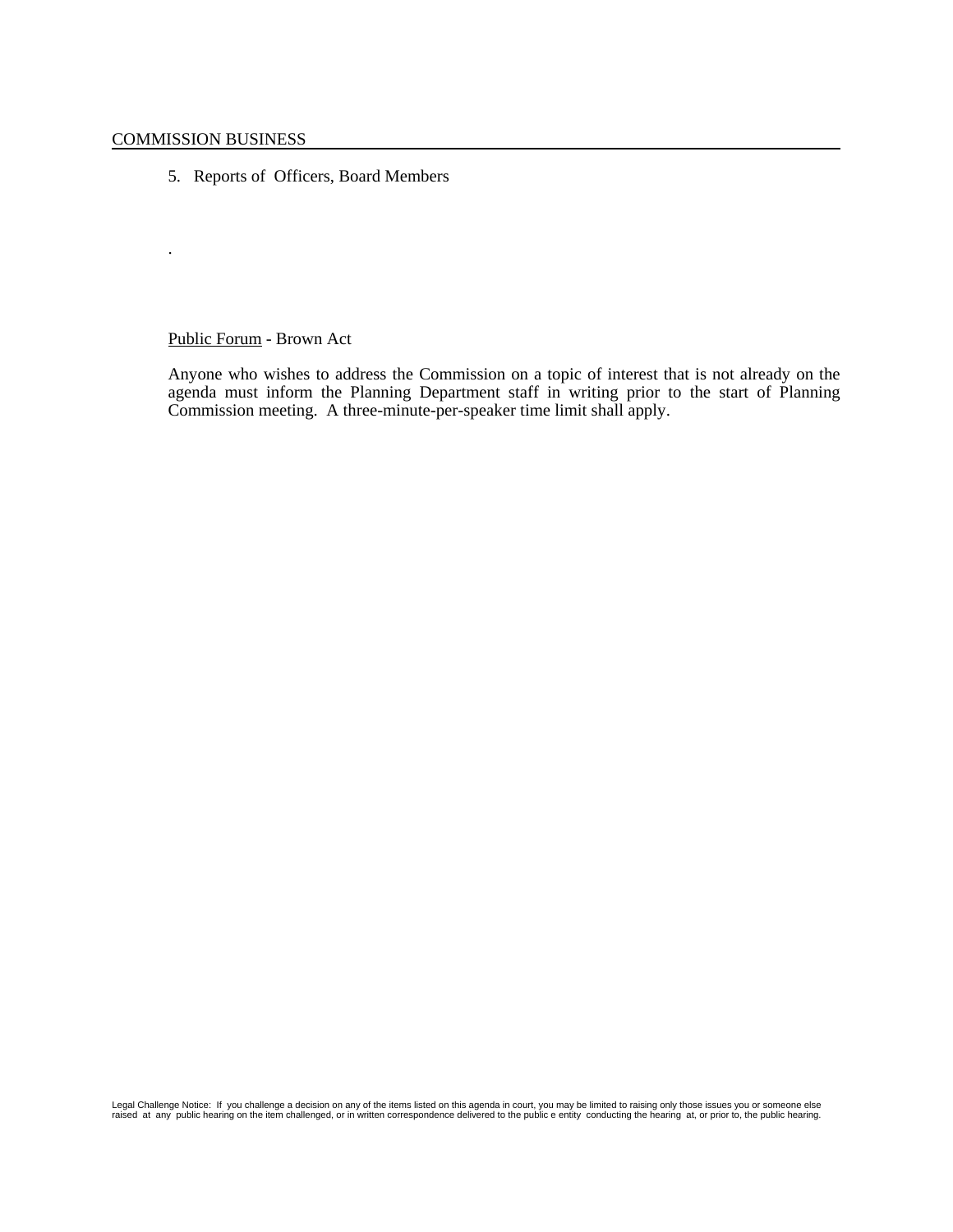# 1. DR 99-21 - Dwelling Addition

PUBLIC HEARING to consider a proposal to add 240 SF to the rear of residence at 309 Ponderosa Ct. (433-422-030). SFR-3. Allen & Barbara Wong, owners; Jose Gressel, applicant.

## 2. DR 99-26 - Roof Equipment

PUBLIC HEARING to consider a proposal to replace industrial chiller on the roof of Berlex Bldg. C with screening on  $\pm 4,500$  SF of the roof area at 15049 San Pablo Ave. (405-050-029). M-1 Industrial/Office District. Berlex, owner; Dowler-Gruman, applicant.

## 3. DR 99-27 - Storage Area

PUBLIC HEARING to consider a proposal for research building storage area addition (±4,700 SF) at the south side of Berlex Building C at 15049 San Pablo Ave. (405-050-029). M-1 Industrial/Office District. Berlex, owner; Dowler-Gruman, applicant.

# 4. DR 99-28 - Remodel & Add Signage

PUBLIC HEARING to consider proposal to remodel and add signs to existing restaurant at 1217 Macdonald Ave. (540-018-026). C-B District. Kentucky Fried Chicken, owner; Looker & Hunt Architects, applicant.

### 5. DR 99-29 - Office

PUBLIC HEARING to consider a proposal to construct a 360 SF office and install planting and fencing at 636 23<sup>rd</sup> St. at Grant Avenue, SE corner (515-010-029). C-2 District. Majid Kolahdooz, owner/applicant.

# 6. DR 99-30 - Dwelling Addition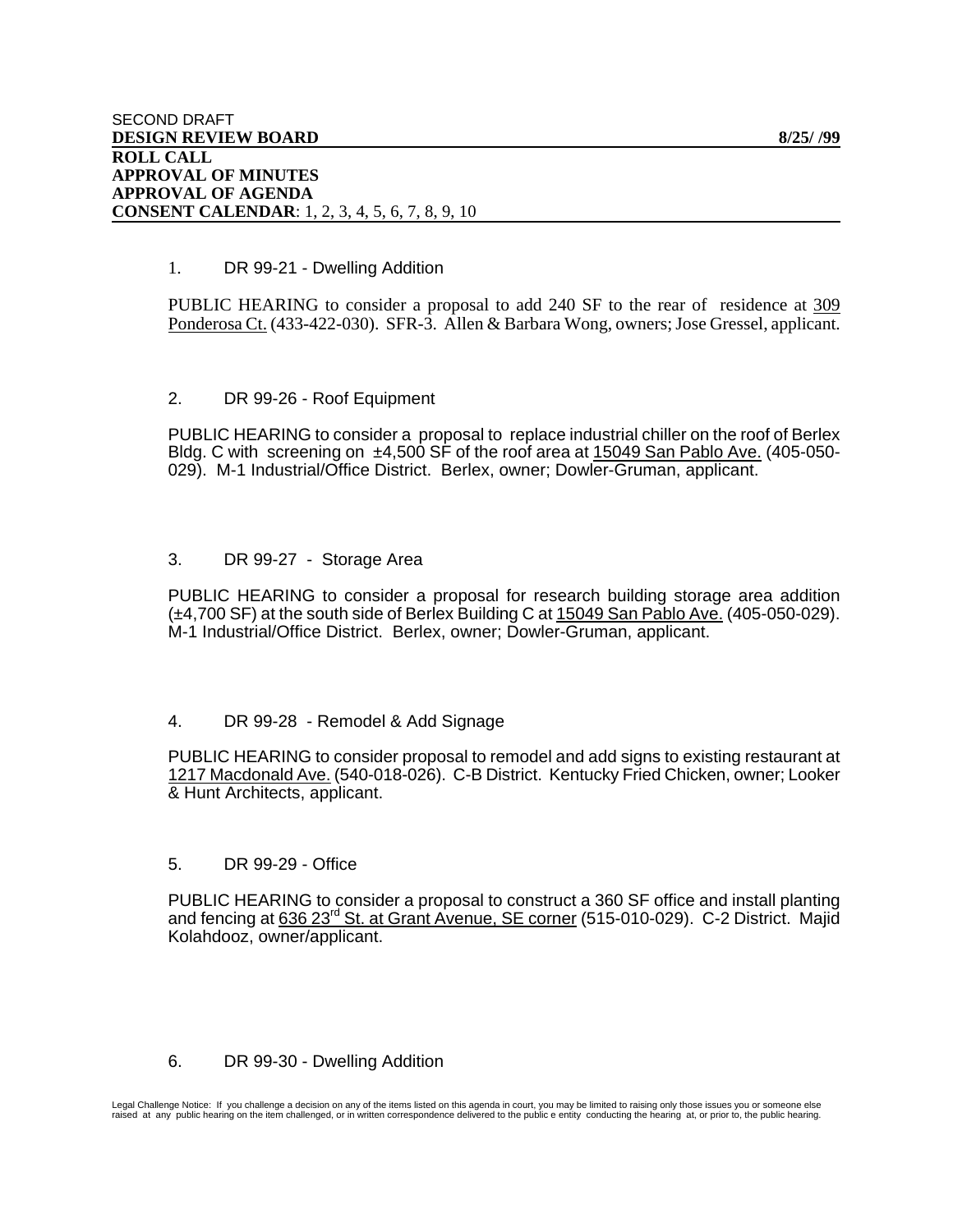PUBLIC HEARING to consider a proposal to revise and add 260 SF to a previously approved single-family dwelling (CD 98-18) at the NE side of Western Drive between Santa Fe & Garfield Aves. (558-182-008). SFR-2. Caroline & Dennis Rydgren, owners; Jonathan Livingston, applicant.

# 7. DR 99-31 - Construct Dwelling

PUBLIC HEARING to consider a proposal to construct  $a \pm 1,300$  single-family dwelling on a ±5,000 SF lot at 720 Pennsylvanvia Ave. (534-131-007). SFR-3.Martin Garcia,owner/applicant.

## **8.** DR 99-32 - Modified Industrial Building

PUBLIC HEARING to consider a proposal to modify previously approved  $±40,000$  SF industrial building at 505 Canal Blvd. (560-310-043).M-1. C.D. Barlow, owner/applicant.

### 9. DR 99-33 - Deck Addition

PUBLIC HEARING to consider a proposal to add a 9' by 21' deck at the rear of residence at 5437 Van Fleet Ave. (510-104-018).SFR-3. Derrick Gonzales, owner/applicant.

# **10.** DR 99-36 - Revised Parking Lot

PUBLIC HEARING to consider proposal for parking lot design and lighting changes to CU 98-55 for proposed Red And White Fleet ferry parking at foot of Harbour Way at Sheridan Park (560-270-056). City of Richmond, owner; Richmond Redevelopment Agency, applicant.

### BOARD BUSINESS

l

<sup>\*</sup>Action on items indicated by RECOMMENDATION are not final but become DRB recommendations to be forwarded to the Planning Commission.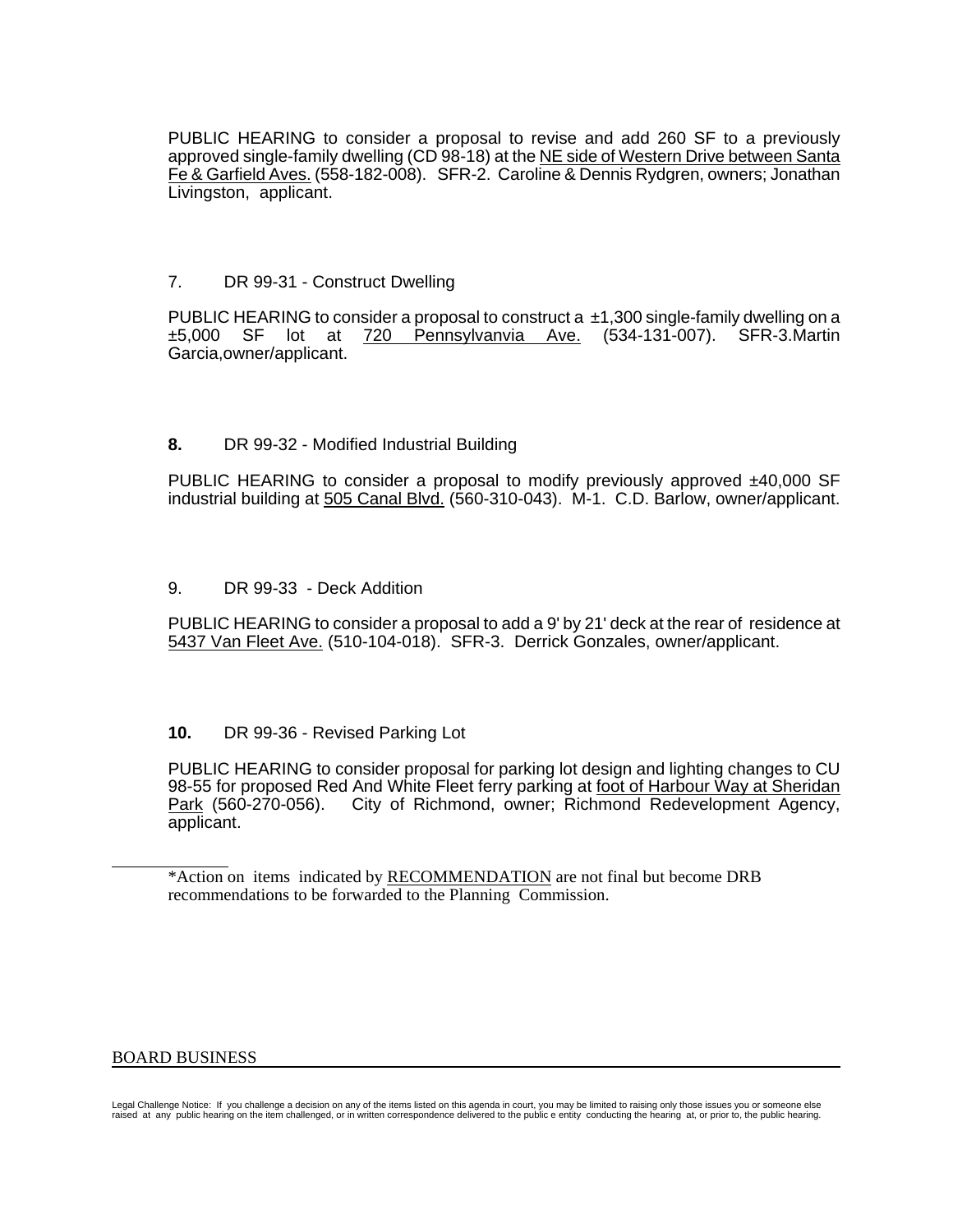11. Reports of Officers, Board Members

#### Public Forum - Brown Act

.

Anyone who wishes to address the Commission on a topic of interest that is not already on the agenda must inform the Planning Department staff in writing prior to the start of Planning Commission meeting. A three-minute-per-speaker time limit shall apply.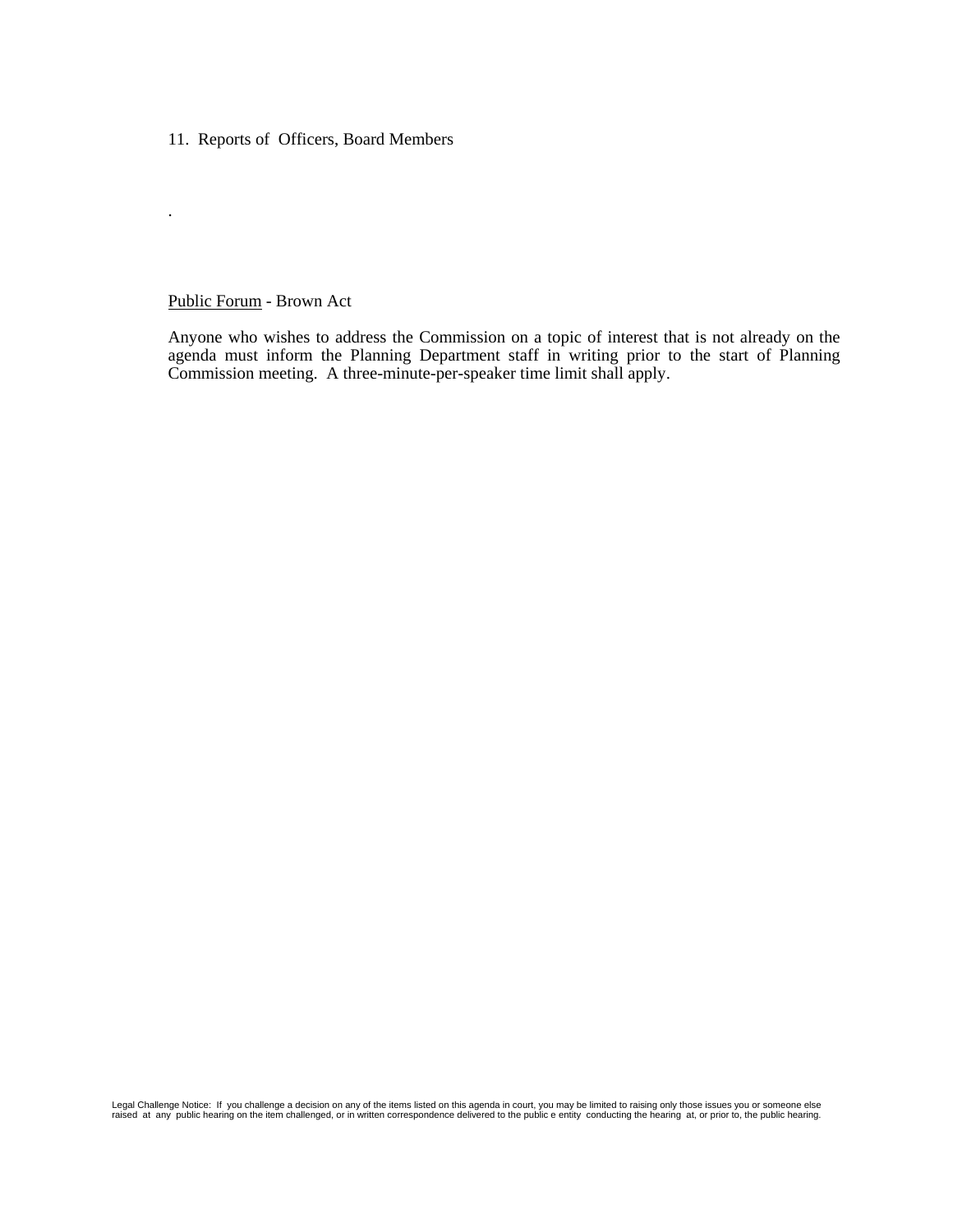## **HELD OVER ITEMS**

CC 1. DR 99-28 - Remodel  $&$  Add Signage for KFC

PUBLIC HEARING TO BE REHEARD FROM 8/25/99 to consider proposal to remodel a franchise eatery at 1203 Macdonald Avenue (540-081-026). C-B District. Looker & Hunt Architects, applicant; Tricon Global Restaurants. Owner. STAFF RECOMMENDATION: Conditional Approval

CC 2. DR 99-32 - Tech Center II

PUBLIC HEARING HELD OVER FROM 8/25/99 to consider a proposal to modify previously approved ±40,000 SF industrial building at 505 Canal Blvd. (560-310-043).M-1. C.D. Barlow, owner/applicant.

STAFF RECOMMENDATION: Conditional Approval

### **NEW ITEMS**

CC 3. DR 99-49 - Construct Dwelling

PUBLIC HEARING to consider a proposal to construct a new  $\pm 1900$  SF single-family dwelling at 4415 Center Avenue (513-092-010). SFR-3 District. Carlos Valero, applicant; Dhirendra Gir, owner.

STAFF RECOMMENDATION: Conditional Approval

CC 4. DR 99-50 - Construct Dwelling

PUBLIC HEARING to consider a proposal to construct a new  $\pm 1800$  SF single-family dwelling at Buena Vista & Scenic Avenues (556-131-018). SFR-2 District. Mohammad H. Azadeh, owner/applicant.

STAFF RECOMMENDATION: Hold over one month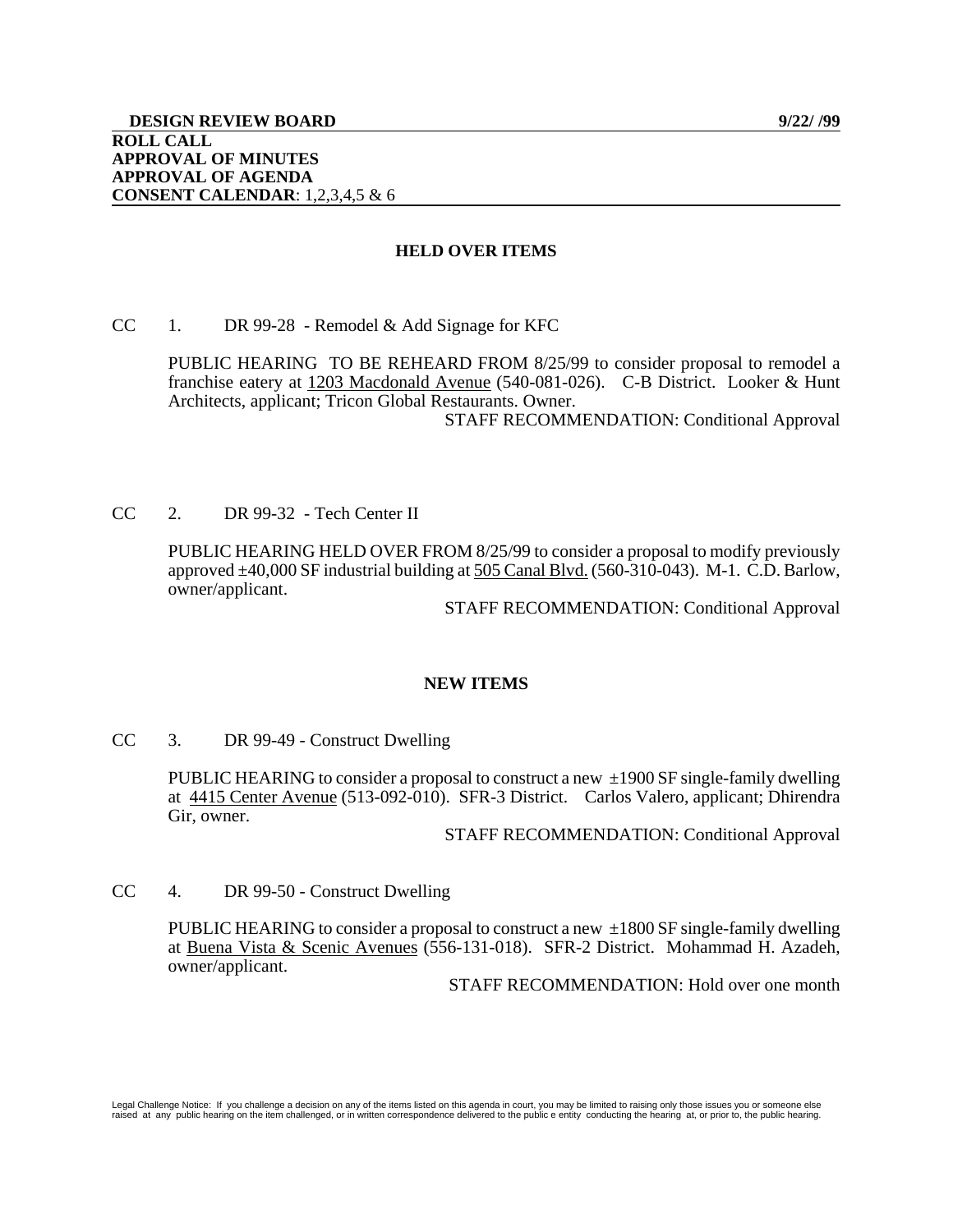CC 5. DR 99-53 - Remodel Commercial Building

PUBLIC HEARING to consider a proposal to remodel a commercial building for automotive repair at  $341 - 24$ <sup>th</sup> Street (515-270-008). C-2 District. Franklin Cartey and Michael Thomas, applicants; Frank Sanden, et al., owner.

STAFF RECOMMENDATION: Approval\*

CC 6. DR 99-55 - Construct Commercial Building

PUBLIC HEARING to consider a proposal to construct a 6,670 SF cabinet shop at 420 - So. 3<sup>rd</sup> Street (550-171-022, 550-171-028). C-2 District. Mitchel Berman, owner; Jay Betts, applicant. STAFF RECOMMENDATION: Conditional Approval\*

\*Action on items indicated by RECOMMENDATION are not final but become DRB recommendations to be forwarded to the Planning Commission.

#### BOARD BUSINESS

.

l

11. Reports of Officers, Board Members

#### Public Forum - Brown Act

Anyone who wishes to address the Commission on a topic of interest that is not already on the agenda must inform the Planning Department staff in writing prior to the start of Planning Commission meeting. A three-minute-per-speaker time limit shall apply.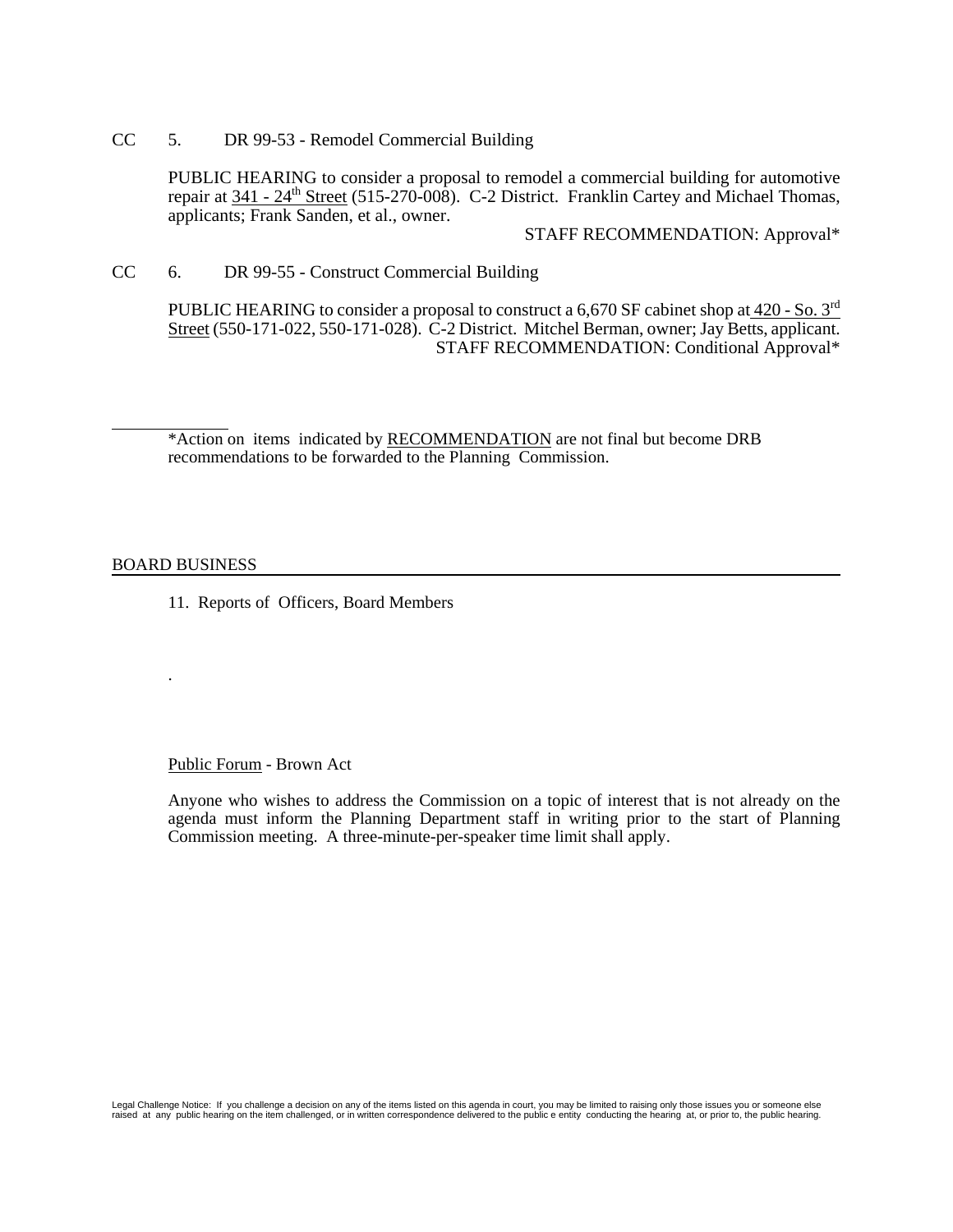# **HELD OVER ITEM**

1. DR 99-47 - Retail Center

PUBLIC HEARING HELD OVER FROM 9/8/99 to consider proposal to construct a 3.6 acre retail center at the northwest corner of Meeker Avenue and Marina Bay Parkway (APN 560- 150-010). Commercial District (Knox Cutting Specific Plan). Rafanelli, Nahas & Ambrose, owners

STAFF RECOMMENDATION:

# **NEW ITEMS**

2. DR 99-45 - Single Family Dwelling

 PUBLIC HEARING to consider a proposal to construct a single-family residence 150 feet south of the intersection of Tremont Avenue and Contra Costa Avenue (APN 558-282-004). SFR-2 District. Anthony & Ruth Murphy, owners; Wade Skeels, applicant. STAFF RECOMMENDATION:

3. DR 99-51 - Dwelling Addition

PUBLIC HEARING to consider a proposal to add 1430 S.F. including second story with balconies to a residence at 2919 Groom Drive (APN 414-043-012). SFR-3 District. Rey Bautista, owner.

STAFF RECOMMENDATION:

4. DR 99-56 - Revise Sign Program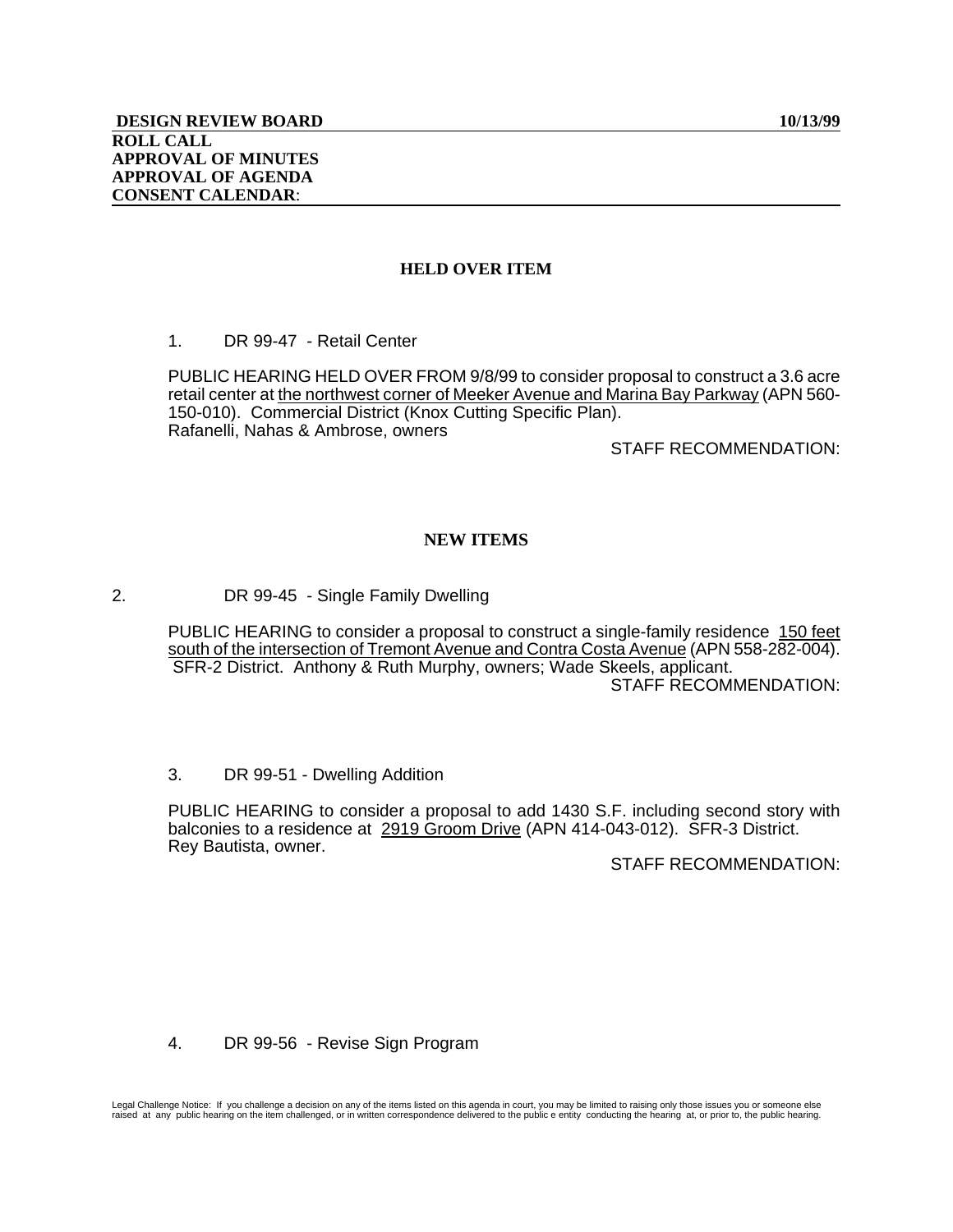PUBLIC HEARING to consider a proposal to revise sign program for mini storage business at 1900 Meeker Avenue (APN 560-181-090). M-1 District. Josie Miller, owner; Fuller Signs & Design, applicant.

# STAFF RECOMMENDATION:

# 5. DR 99-57 - Dwelling Addition

PUBLIC HEARING to consider a proposal to add 540 S.F. over the garage for a master bedroom and add rear decking and access doors at 535 Casey Drive (APN 558-042-007). SFR-2 District.

Nancy Byrnes, owner; Theodora Robertson, applicant.

STAFF RECOMMENDATION:

# 6. DR 99-58 - Costco Signs

PUBLIC HEARING to consider a proposal for a sign variance to allow an additional 500 S.F. sign on a commercial building at 4801 Central Avenue (APN 560-400-0006). M-1 District. Costco Wholesale, owner; Mulvanney Partnership, applicant.

STAFF RECOMMENDATION:

# 7. DR 99-60 - Construct Two Single-Family Dwellings

PUBLIC HEARING to consider a proposal to construct two single-family detached dwellings at

west side of 13<sup>th</sup> Street ±300' north of Roosevelt Avenue (APN 534-161-024). MFR-1 District.

Shermon Workmon, applicant; Richard Ellison, owner.

STAFF RECOMMENDATION:

# 8. DR 99-61 - Dwelling Addition

PUBLIC HEARING to consider proposal to construct ±580 S.F. bedroom, kitchen, bath and laundry addition for in-law unit in a one-story single-family dwelling at 3519 Morningside Drive, ±1,000' east of Meadowbrook Drive (APN 431-222-003). SFR-3 District. David Pennebaker, applicant; John & Rebecca Tipp, owners.

STAFF RECOMMENDATION:

# 9. DR 99-62 - Deck Addition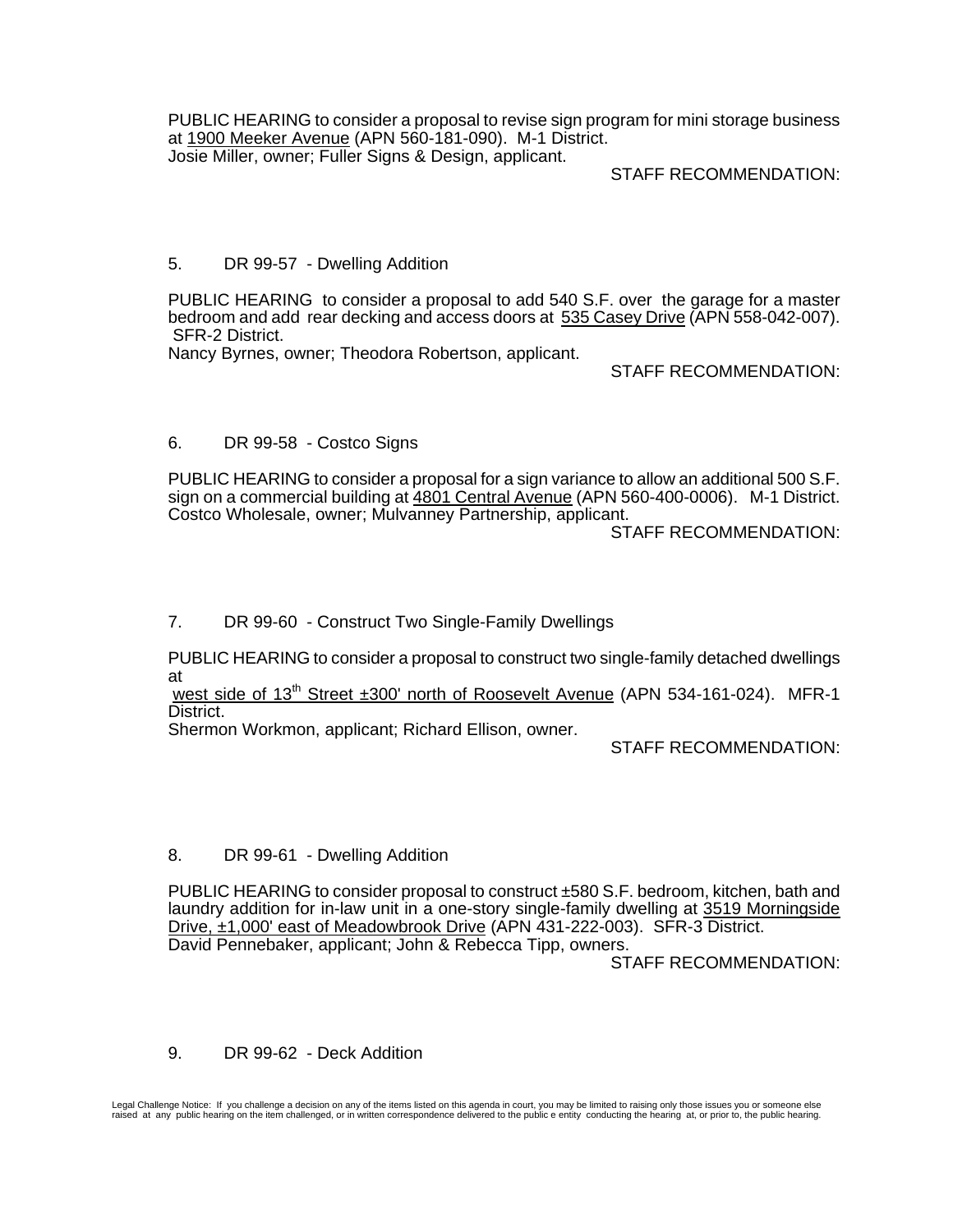PUBLIC HEARING to consider a proposal to construct a two-lvevel deck addition to a residence at 380 Western Drive. APN 558-182-007). SFR-2 District. Jerry Keefe, owner; M.G. Anderson, applicant.

## STAFF RECOMMENDATION:

10. DR 99-67 - Remodel Two Historic Industrial Buildings &

\*Action on items indicated by RECOMMENDATION are not final but become DRB recommendations to be forwarded to the Planning Commission.

### BOARD BUSINESS

.

l

9. Reports of Officers, Board Members

Public Forum - Brown Act

Anyone who wishes to address the Commission on a topic of interest that is not already on the agenda must inform the Planning Department staff in writing prior to the start of Planning Commission meeting. A three-minute-per-speaker time limit shall apply.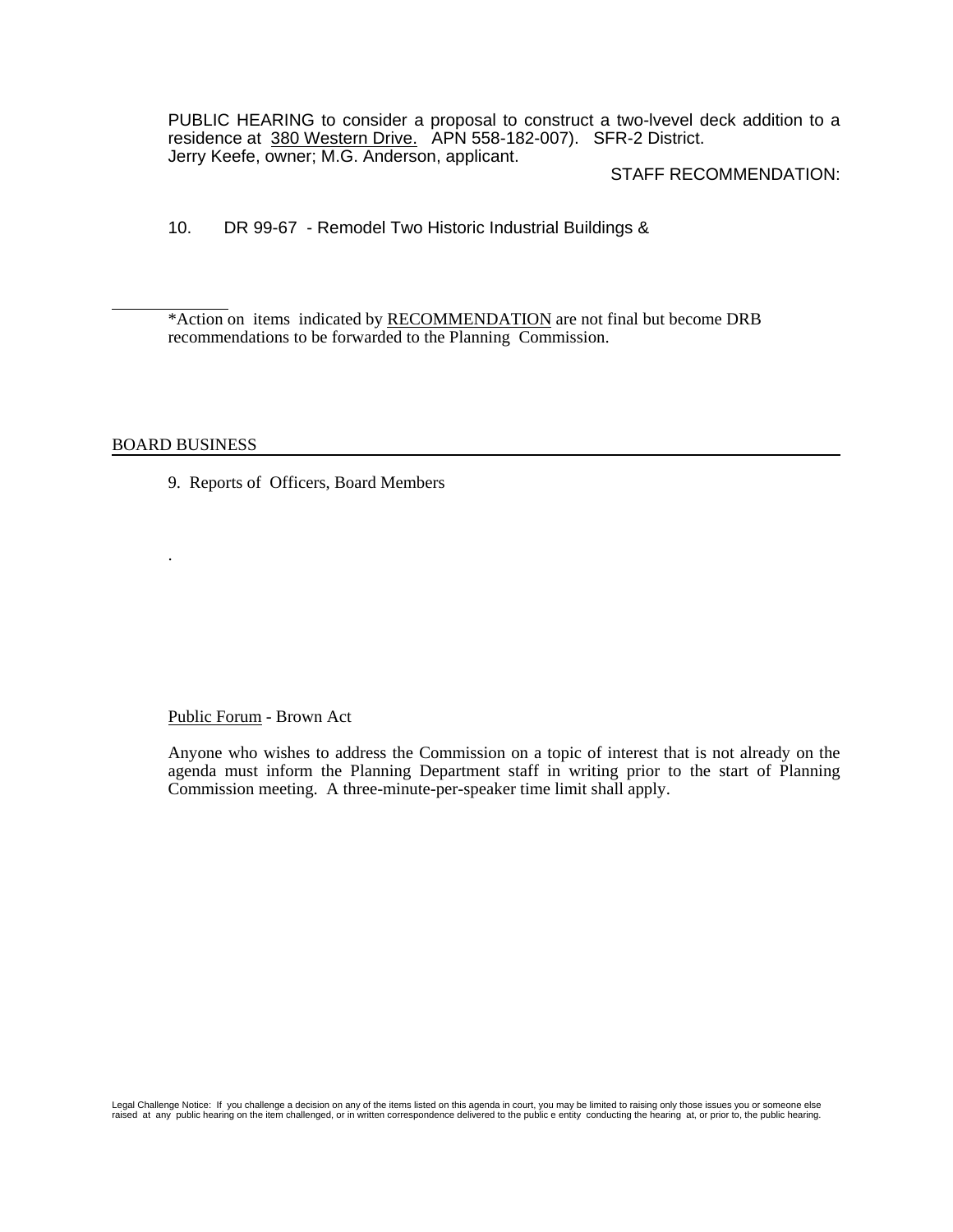#### **HELD OVER ITEMS**

1. DR 99-67 - Five Industrial Buildings DB

PUBLIC HEARING HELD OVER FROM 10/13/99 to consider a proposal to remodel two historic industrial buildings of 177,000 S.F. and 93,000 S.F. (Filice and Perrelli Canning Co.) and to construct three new industrial/ $R \& D$  buildings of 45,000 S.F., 40,000 S.F., and 30,000 S.F. at 1200 Harbour Way (APN 560-260-034, -035, -036, -037 & -038). M-2 Light Industrial/M-4 Marine Industrial Districts.

Richmond Redevelopment Agency, owner; STG Realty Ventures Inc., applicant.

STAFF RECOMMENDATION:

#### 2. 859.HP - Historic Preservation Ordinance NK

PUBLIC HEARING HELD OVER FROM 10/13/99 to consider an Ordinance amending Chapter 6.06 of the Richmond Municipal Code pertaining to Historic Preservation and establishing the Design Review Board as the City's Historic Preservation Review Committee. Richmond Planning Department, applicant.

STAFF RECOMMENDATION:

3. ZTC 98-2 - Six Month Review NK

PUBLIC HEARING HELD OVER FROM 10/13/99 TO REVIEW AND DISCUSS the Design Review Ordinance and the Zoning Administrator process (City Ord. No. 7-99 N.S.) and its implementation.

Richmond Planning Department, applicant.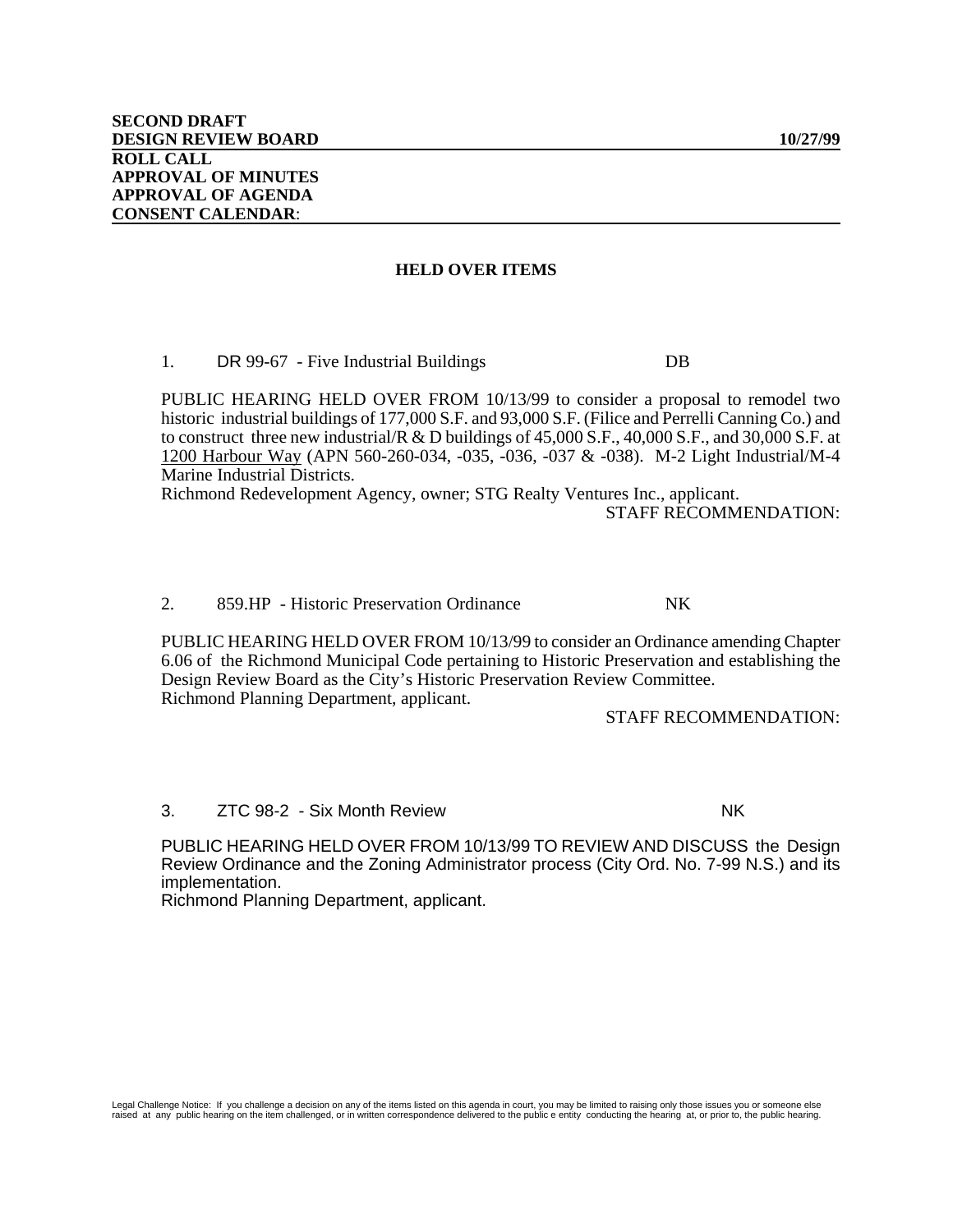**NEW ITEMS** 4. R 99-63 - Add Second Story To SF Dwelling JL PUBLIC HEARING to consider a proposal to add  $2,600 \pm SF$  second story to a single-family dwelling at 5715 Bayview Avenue (APN 509-130-019). MFR-1 District. Maryam & Hamid Moshfeghi, applicants and owners. STAFF RECOMMENDATION: 5. DR 99-64 - Remodel Warehouse JL PUBLIC HEARING to consider a proposal to remodel loading docks, entry ramp and front office facade for bakery at west side of 3200 Regatta Boulevard (APN 560-100-008). R&D Business (KCSP) M-1 District. T.K. Kim, architects; Legacy Partners, owners. STAFF RECOMMENDATION: 6. DR 99-65 - Dwelling Addition DK PUBLIC HEARING to consider a proposal to construct a 496 SF family room and bedroom addition to a 1,563 SF residence at 3708 Morningside Drive (APN 431-393-003) SFR-3 District. Jerry Coll, applicant; Roland and Marcia Gee, owners. STAFF RECOMMENDATION: 7. DR 99-66 - Dwelling Addition DB PUBLIC HEARING to consider a proposal for 150 SF second-story addition to single-family dwelling at 229 Bishop Ave. (APN 558-053-005). SFR-2 District. John Knox, owner; Michael Woldemar, applicant. STAFF RECOMMENDATION:

Legal Challenge Notice: If you challenge a decision on any of the items listed on this agenda in court, you may be limited to raising only those issues you or someone else<br>raised at any public hearing on the item challenge

8. DR 99-69 - Deck Addition To Single-Family Dwelling DK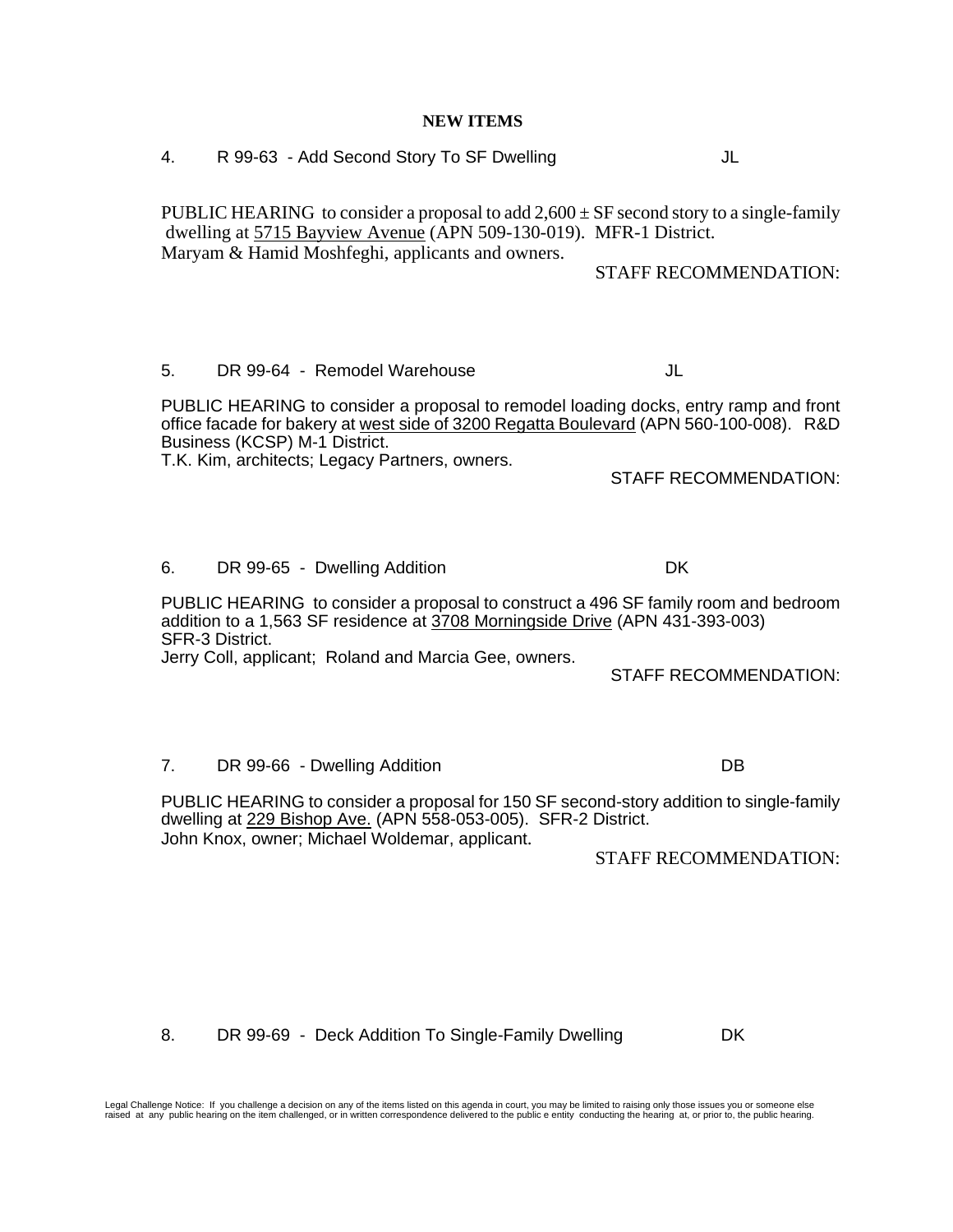PUBLIC HEARING to consider a proposal to construct 563 SF of decking and add a bay with new windows at the rear of an existing 1,563 SF residence at 5346 Zara Avenue (APN 519-240-017). SFR-3 District. Stephen Wall, applicant and owner.

## STAFF RECOMMENDATION:

\*Action on items indicated by RECOMMENDATION are not final but become DRB recommendations to be forwarded to the Planning Commission.

#### BOARD BUSINESS

.

l

9. Reports of Officers, Board Members

#### Public Forum - Brown Act

Anyone who wishes to address the Commission on a topic of interest that is not already on the agenda must inform the Planning Department staff in writing prior to the start of Planning Commission meeting. A three-minute-per-speaker time limit shall apply.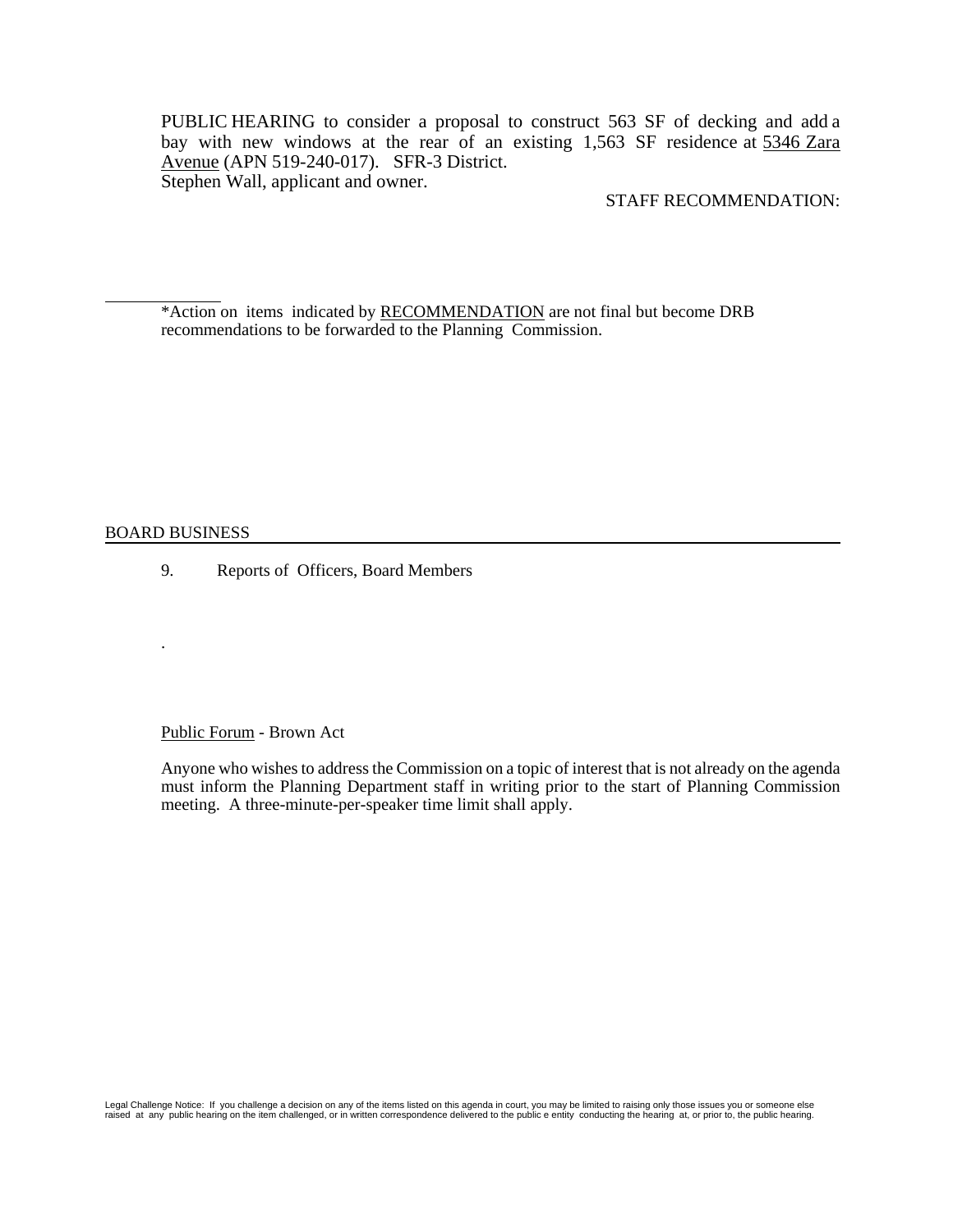# **HELD OVER ITEMS**

1. DR 99-47 - Retail Center

PUBLIC HEARING HELD OVER FROM 10/13/99 to consider proposal to construct a 3.6 acre retail center at the northwest corner of Meeker Avenue and Marina Bay Parkway (APN 560-150-010). Commercial District (Knox Cutting Specific Plan). Rafanelli, Nahas & Ambrose, owners

# STAFF RECOMMENDATION:

## 2.. DR 99-50 - Construct Dwelling

PUBLIC HEARING HELD OVER FROM 10/27/99 to consider a proposal to construct a new ±1800 SF single-family dwelling at Buena Vista & Scenic Avenues (556-131-018). SFR-2 District. Mohammad H. Azadeh, owner/applicant.

## STAFF RECOMMENDATION:

# 3. DR 99-64 - Remodel Warehouse

PUBLIC HEARING HELD OVER FROM 10/27/99 to consider a proposal to remodel loading docks, entry ramp and front office facade for bakery at west side of 3200 Regatta Boulevard (APN 560-100-008). R&D Business (KCSP) M-1 District. T.K. Kim, architects; Legacy Partners, owners.

## STAFF RECOMMENDATION: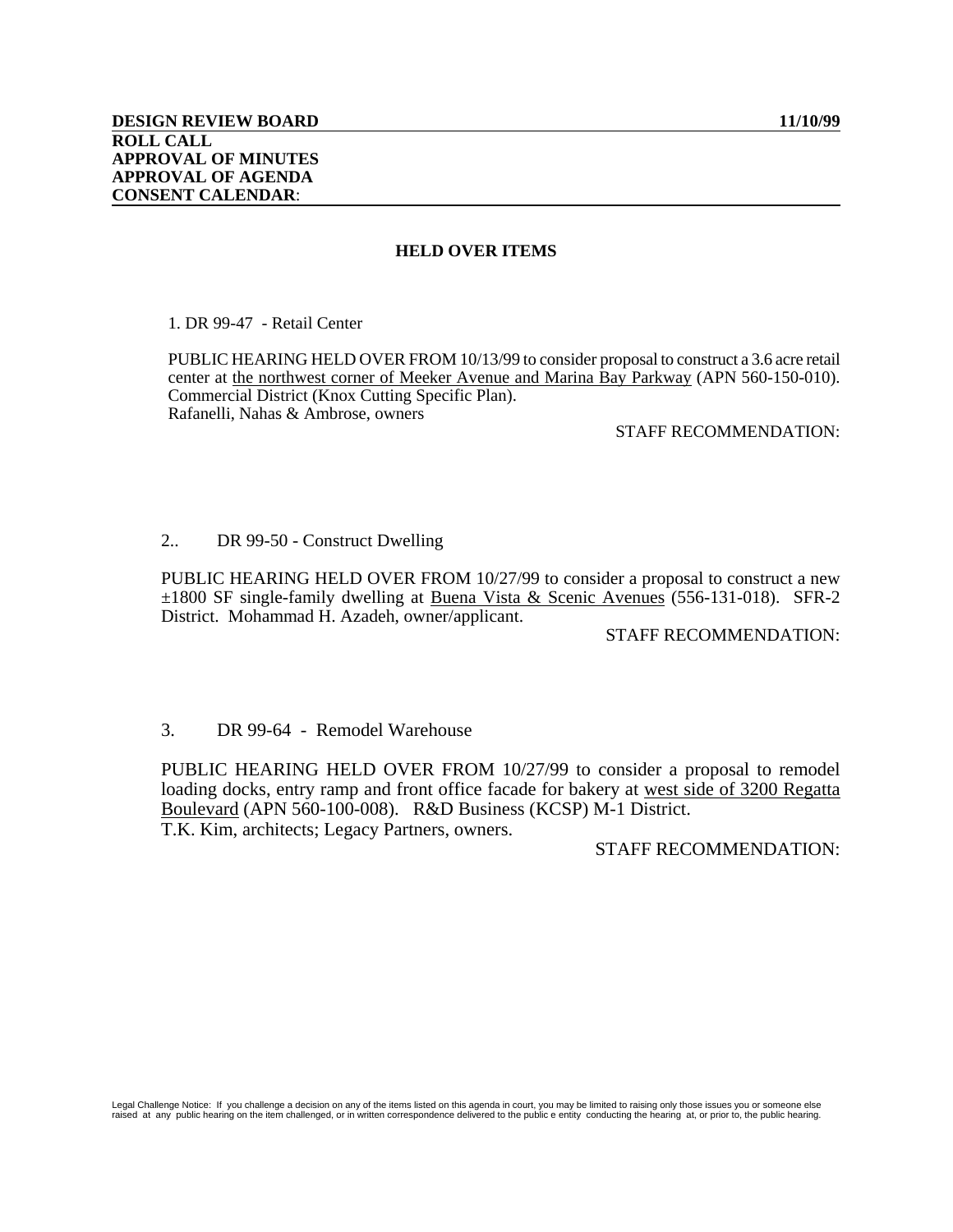4. DR 99-69 - Deck Addition To Single-Family Dwelling

PUBLIC HEARING HELD OVER FROM 10/27/99 to consider a proposal to construct 563 SF of decking and add a bay with new windows at the rear of an existing 1,563 SF residence at 5346 Zara Avenue (APN 519-240-017). SFR-3 District. Stephen Wall, applicant and owner.

# STAFF RECOMMENDATION:

## **NEW ITEMS**

## 5. DR 99-1 - Raised Cottage Historic Remodel

PUBLIC HEARING to consider a proposal to renovate and raise the height of an historic contributing single-family residence in the Point Richmond Historic District at 310 Santa Fe Ave. (APN 558-162-0006). SFR-3 District.

Jay Betts, applicant; Bob and DeAnna Hartynyk

### STAFF RECOMMENDATION:

# 6. DR 99-48 - Addition To SF Dwelling And Accessory Structure

PUBLIC HEARING to consider a proposal to add 384 SF to a single-family dwelling and to add 134 SF to an accessory structure at 126 Santa Fe Ave. (APN 558-151-001). MFR-1 District.

Warren & Diane Anderson, owners/applicants

STAFF RECOMMENDATION:

### 7. DR 99-70 - Addition To SF Dwelling

PUBLIC HEARING to consider a proposal to add  $530±$  SF to a single-family dwelling at  $969$ McLaughlin St. (APN 523-021-004). SFR-3 District. Isadore Salkind, owner/applicant

STAFF RECOMMENDATION: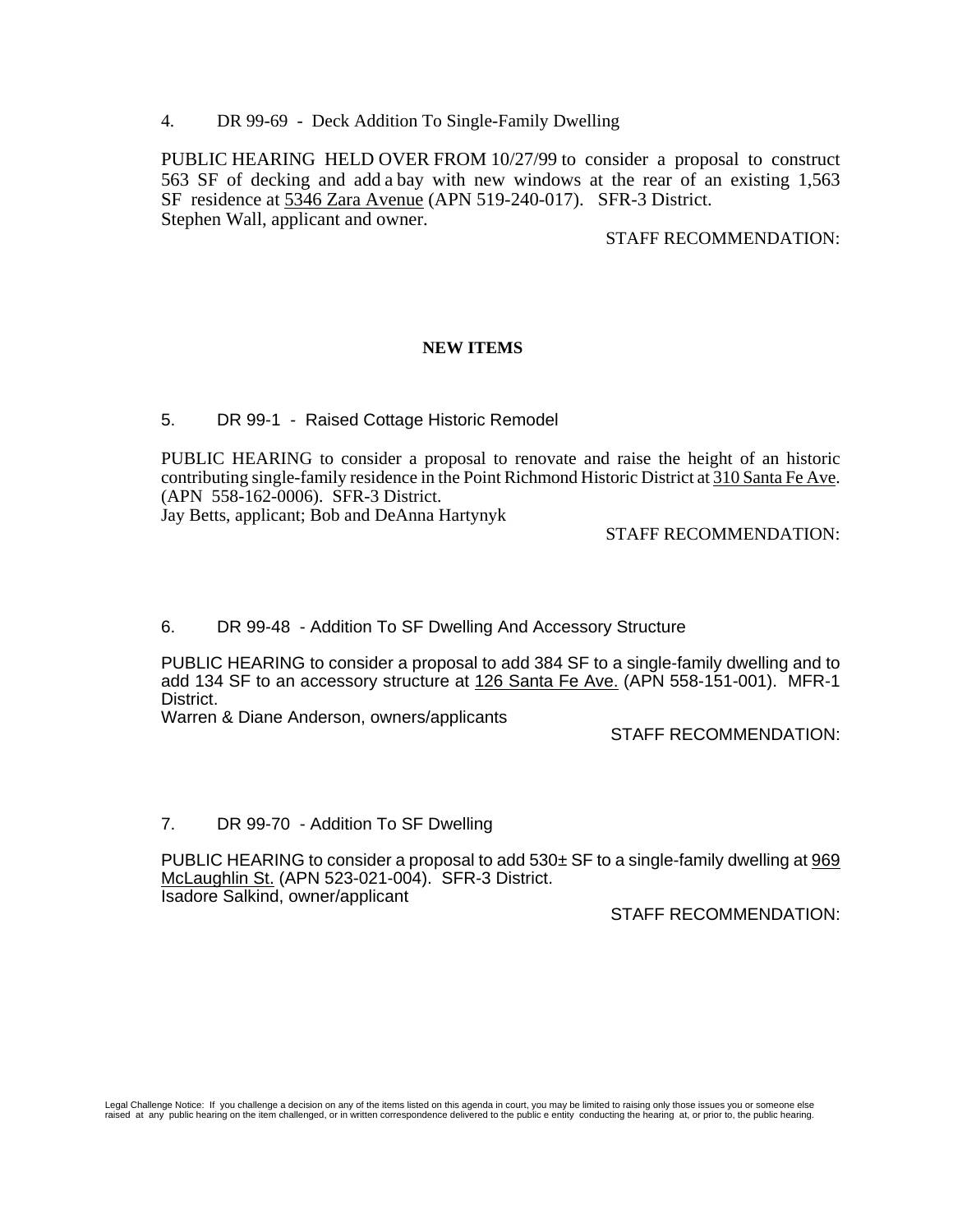8. DR 99-73 - Construct Mix Use Building

PUBLIC HEARING to consider a proposal to construct a mixed use building with two studio apartments above a restaurant at 3305 MacDonald Ave. (APN 516-191-006). C-2 District. Ary Barragan, owner/applicant

STAFF RECOMMENDATION:

9. DR 99-74 - Change Roof

PUBLIC HEARING to consider a proposal to change roof from flat to pitched for a singlefamily dwelling at 3909 Jenkins Way (APN 408-044–008). SFR-3 District. Emmanuel Okereke, owner/applicant

STAFF RECOMMENDATION:

## BOARD BUSINESS

l

11. Reports of Officers, Board Members

Public Forum - Brown Act

Anyone who wishes to address the Commission on a topic of interest that is not already on the agenda must inform the Planning Department staff in writing prior to the start of Planning Commission meeting. A three-minute-per-speaker time limit shall apply.

\*Action on items indicated by RECOMMENDATION are not final but become DRB recommendations to be forwarded to the Planning Commission.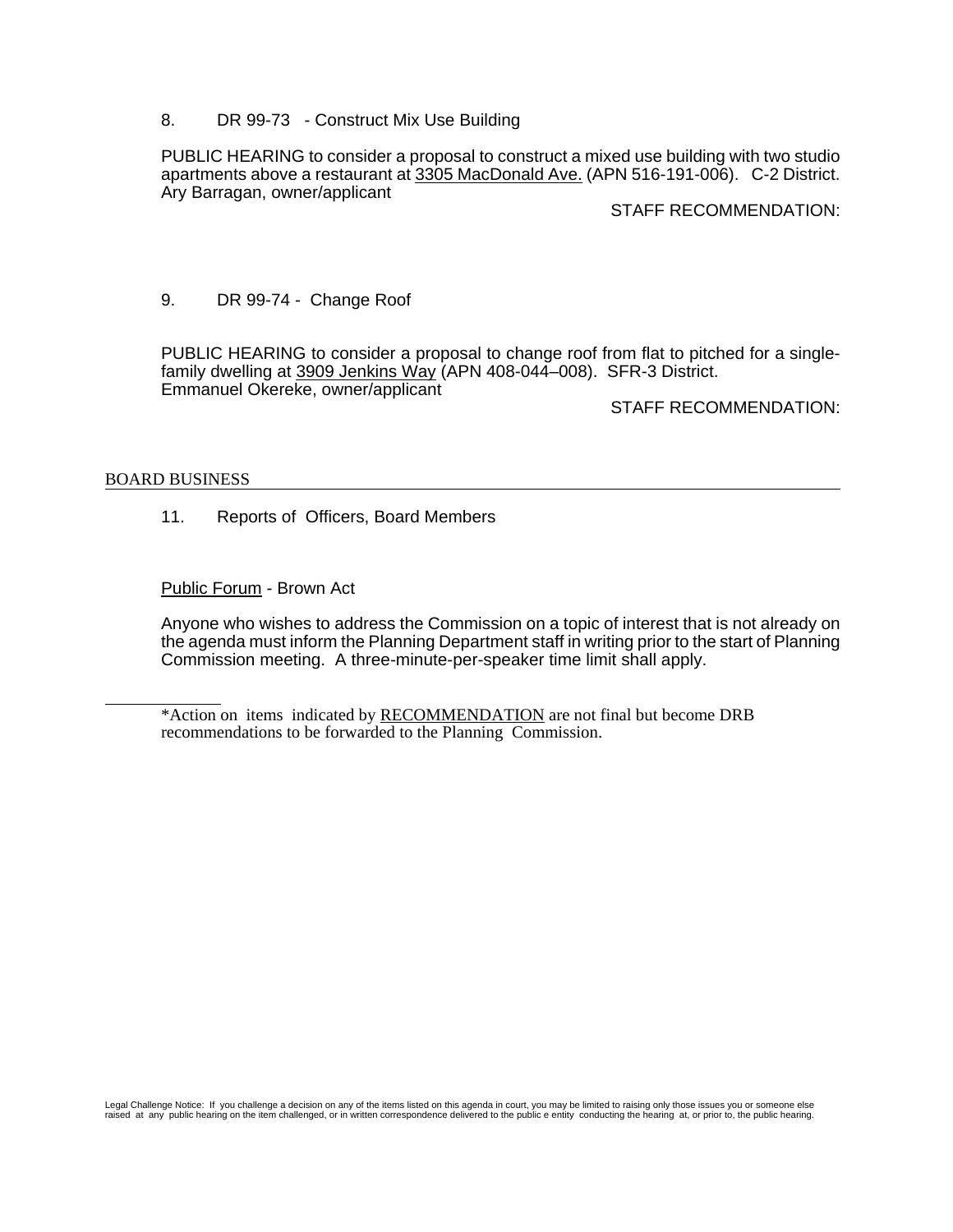#### **HELD OVER ITEMS**

1. DR 99-32 - Tech Center II

 PUBLIC HEARING HELD OVER FROM 10/27/99 to consider a proposal to modify previously approved ±40,000 SF industrial building at 505 Canal Blvd. (APN 560-310-043).M-1. C.D. Barlow, owner/applicant.

## STAFF RECOMMENDATION:

## 2. DR 99-63 - Add Second Story To SF Dwelling

 PUBLIC HEARING HELD OVER FROM 10/27/99 to consider a proposal for an addition to a single-family dwelling comprising of an additional 2,500± SF garage, and a second-story at 5715 Bayview Avenue (APN 509-130-019). MFR-1 District. Maryam & Hamid Moshfeghi, applicants and owners.

#### STAFF RECOMMENDATION:

3. DR 99-47 - Retail Center

PUBLIC HEARING HELD OVER FROM 10/13/99 to consider proposal to construct a 3.6 acre retail center at the northwest corner of Meeker Avenue and Marina Bay Parkway (APN 560-150-010). Commercial District (Knox Cutting Specific Plan). Rafanelli, Nahas & Ambrose, owners

### STAFF RECOMMENDATION: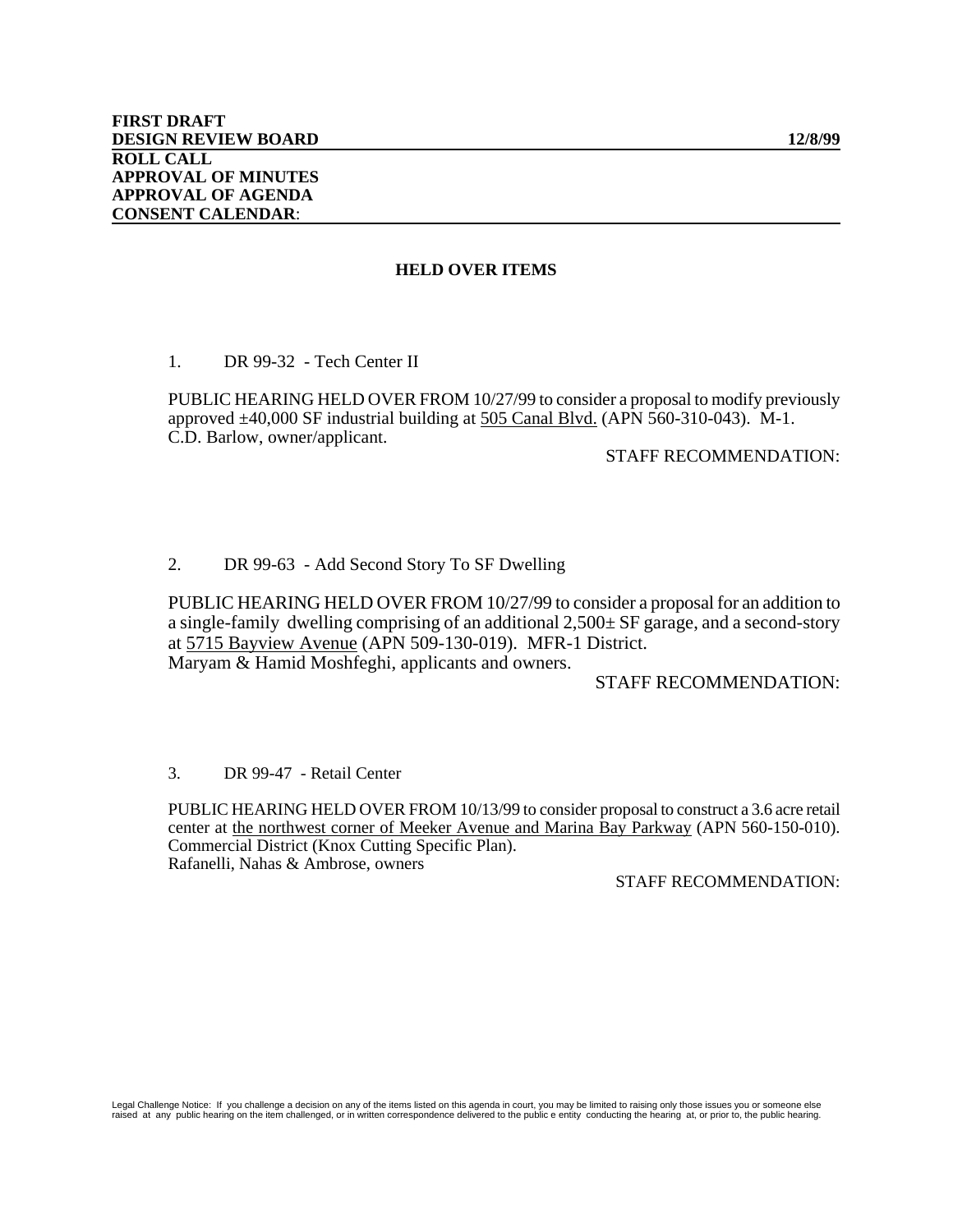# **NEW ITEMS**

# 4. DR DR 99-71 - New Dwelling

PUBLIC HEARING to consider a proposal to construct a new 4456 SF house and 660 SF garage and carport, uphill and west of the end of Knobcone Dr. (APN 435-300-010). SFR-1 District.

Marshall Goldberg, owner.

### STAFF RECOMMENDATION:

# 5. DR 99-75 - New Dwelling

PUBLIC HEARING to consider a proposal to construct  $\pm 2,000$  SF single-family dwelling at 2716 Carlson Blvd. (APN 435-300-010). SFR-3 M. Conners, applicant/owner

# STAFF RECOMMENDATION:

### 6. DR 99-76 - Modular Classroom Addition

PUBLIC HEARING to consider a proposal to construct  $\pm 1,900$  SF modular classroom addition at the Waldorf School site at 3800 Clark Rd. (APN 435-051-002,-003, 435-200-001). SFR-3 District. East Bay Waldorf School Assn., applicant/owner

## STAFF RECOMMENDATION:

7. DR 99-77 - Expansion To Mini-storage Facility

PUBLIC HEARING to consider a proposal to expand a mini-storage facility at 23 Maine Ave. fronting So. First St. (APN 550-050-013). Light Industry (Special Industry), Knox Cutting Specific Plan.

James Wright, applicant/owner

STAFF RECOMMENDATION: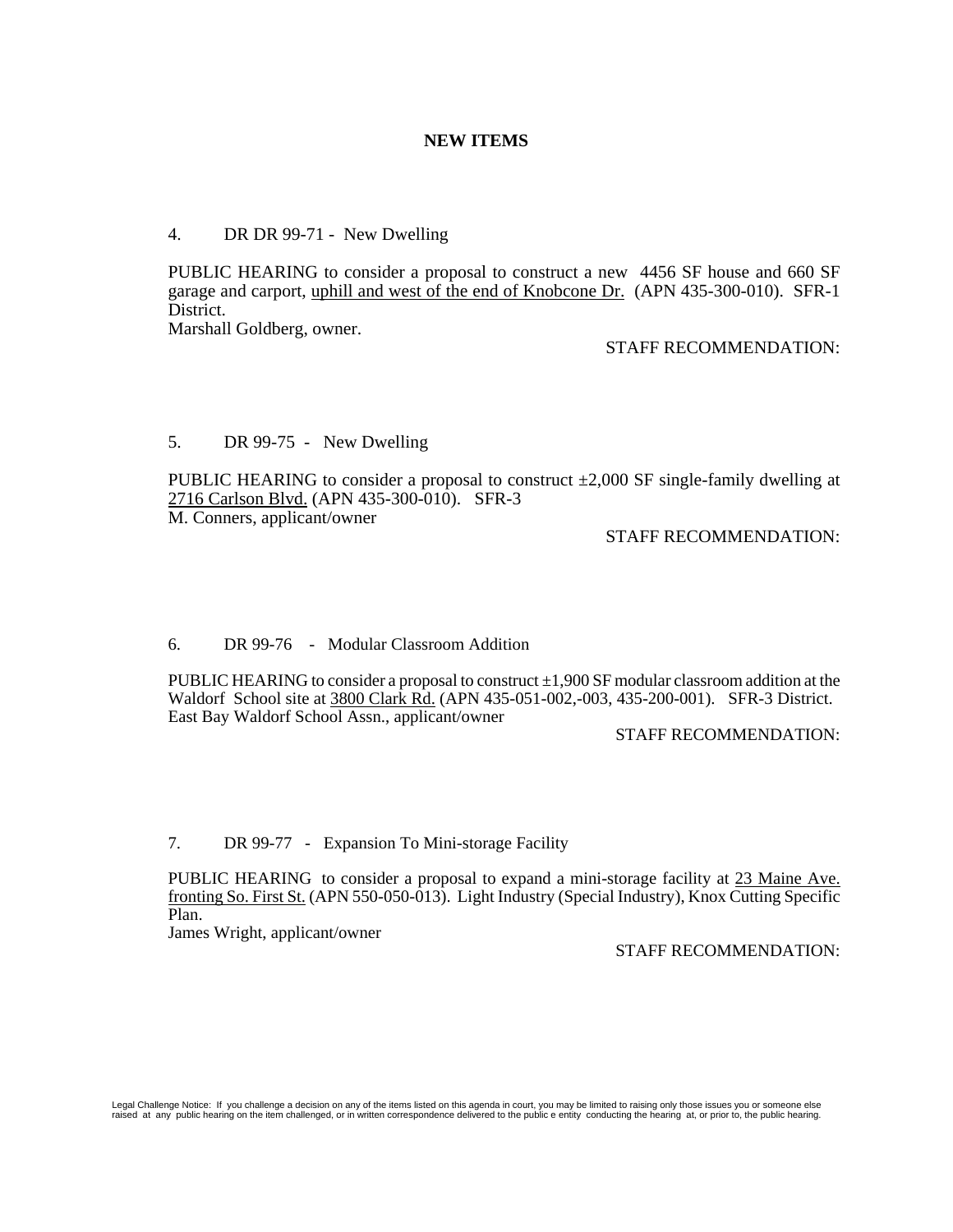8. DR 99-78 - Dwelling Addition

PUBLIC HEARING to consider a proposal to add 230 sq. ft. single-family dwelling at 2119 Bissell Ave. (514-032-012). C-B, Central Business District. Rafael Cartagena, applicant/owner

STAFF RECOMMENDATION:

## 9. DR 99-80 - Dwelling Addition

PUBLIC HEARING to consider a proposal to add 485 sq. ft. to 1,400 SF dwelling at 2869 McBryde Ave. (APN 528-050-016). SFR-3 District. Yvette Soto & Felipe Zaragoza, applicant/owner

# STAFF RECOMMENDATION:

## 10. DR 99-81 Garage Addition

PUBLIC HEARING to consider a proposal to add a garage to dwelling at 838 Lassen St. (APN 523-033-021). SFR-3 District. Nai Saetee, applicant/owner

STAFF RECOMMENDATION:

# 11. DR 99-83 - New Addition

PUBLIC HEARING to consider a proposal to add a  $\pm 300$  sq. ft. family room, hall, and bath to single-family dwelling at 319 So. 35th St. (APN 513-164-007). SFR-3 District. Fred B. Brown, owner; James Mitchell, applicant

# STAFF RECOMMENDATION:

### 12. DR 99-84 - Patio Cover Addition